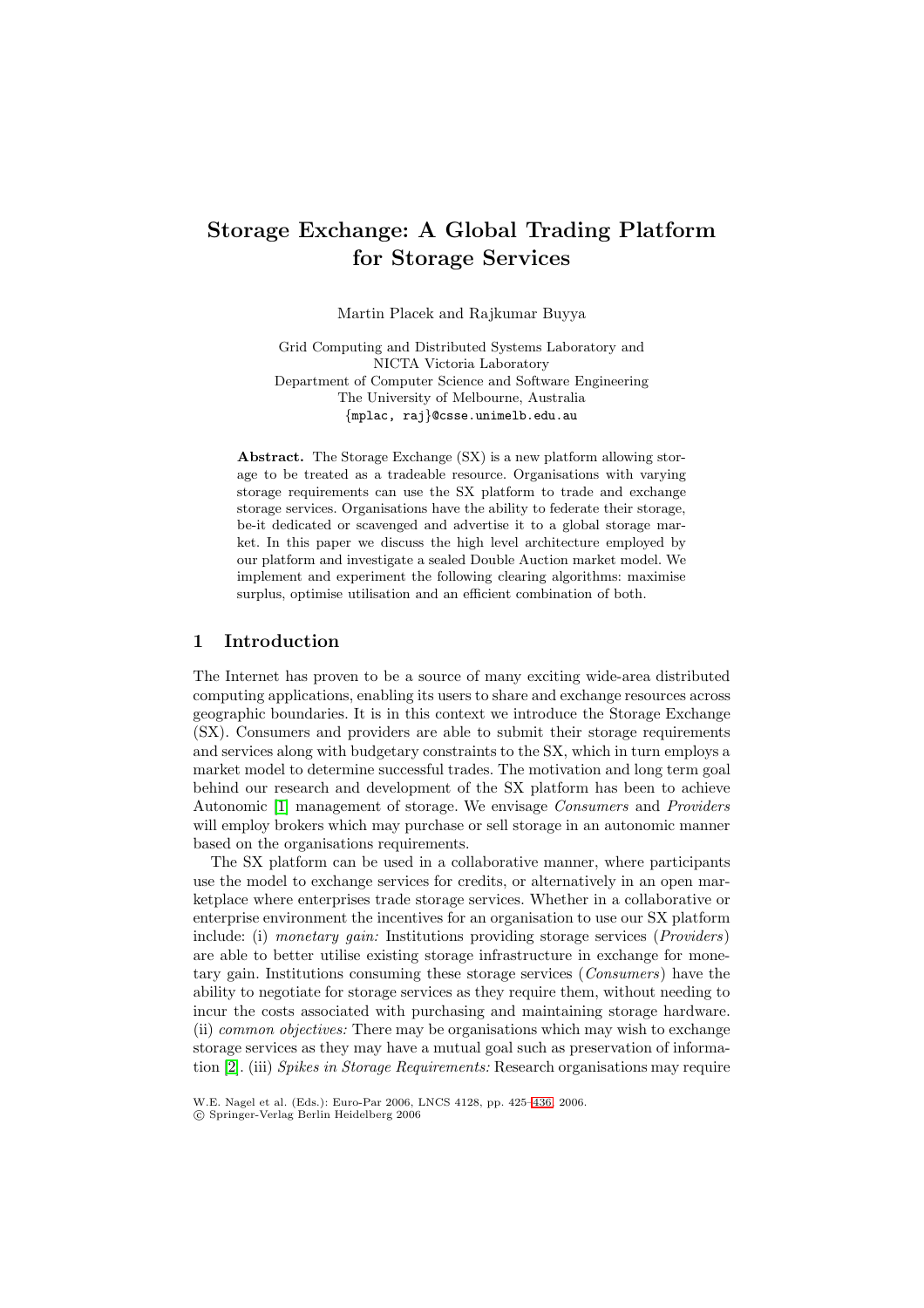#### 426 M. Placek and R. Buyya

temporarily access to mass storage [3] (e.g. temporarily store data generated from experiments) and in exchange may provide access to their storage services. (iv) donate: Institutions may wish to donate storage services, particularly if these services are going to a noble cause.

There are many considerations [wh](#page-10-1)ich need to be made when building a global scale platform such as the SX: security, high-availability, fault tolerance, reputation, monetary issues, consistency, operating environment, just to name a few. We have chosen to focus our efforts on the core components by proposing and developing a platform upon which we are able to develop a market model and begin the work necessary to realise the Storage Exchange.

## **2 Related Work**

Applying economic models to manage computational resources has been the focus of much recent research [4,5,6]. These papers discuss the application of economic principles to manage the scheduling of jobs in a large scale environment such as the Grid [7]. Examples of different economic models and systems which use them include: (i) Commodity Market model (Mungi [8] and NimrodG [9]), (ii) Posted price model (Nimr[od](#page-10-2)[G](#page-10-3) [\[](#page-10-4)9]), (iii) Auction model (Spawn [10] and Popcorn [11]) (iv) Barter model (Stanford Archival Repository Project [2], and MojoNation [12])[.](#page-10-5)

FreeLoader [3] aggregates unused desktop storage to [pr](#page-10-6)ovide low-cost s[olu](#page-10-7)tion to storing massive datasets. Its s[pe](#page-10-7)cifically designed for research ins[titu](#page-10-8)tions which ne[ed t](#page-10-9)o store large scientific datasets. This scenario is particula[rly](#page-10-10) useful for scient[ists](#page-10-11) engaged in high performance computing, where handling large datasets is co[mm](#page-10-1)on. FreeLoader aims to handle large immutable files (writeonce-read-many). Farsite [13] is another system which demonstrates the resource potential to be gained from scavenging unused storage. Farsite operates within the boundaries of an institution providing a storage service logically similar to a file-server found in corporate environments.

Cooper et al [2] propos[e a b](#page-10-12)artering storage system for preserving information. Institutions which have common requirements and storage infrastructure can use the framework to barter with each other for storage services. The bartering model relies on their to be a *double coincidence of wants* [14]. OceanStore [15] is a globally scala[bl](#page-10-10)e storage utility, providing paying users with a durable, highly available storage service by utilising untrusted infrastructure. Mungi [8] is Singleaddress-space operating system which employs economic principles to manage storage quota. M[ojo](#page-10-13)Nation [12] [use](#page-11-0)s digital currency  $(Mojo)$  to encourage users to share resources on its network, users which contribute are rewarded with  $Mojo$ which can be redeemed for services.

Freeloader [3] and Farsite [13] both demonstrate the storage potential that exists by scavenging storag[e fro](#page-10-11)m workstations. The following works [8,9,10,12] apply economic principles to effectively manage and foster the trade and exchange of services. The Storage Exchange aims to combine storage scavenging and economic [pr](#page-10-1)inciples to cr[eate](#page-10-12) a global platform allowing institutions to federate, trade, exchange and manage storage services.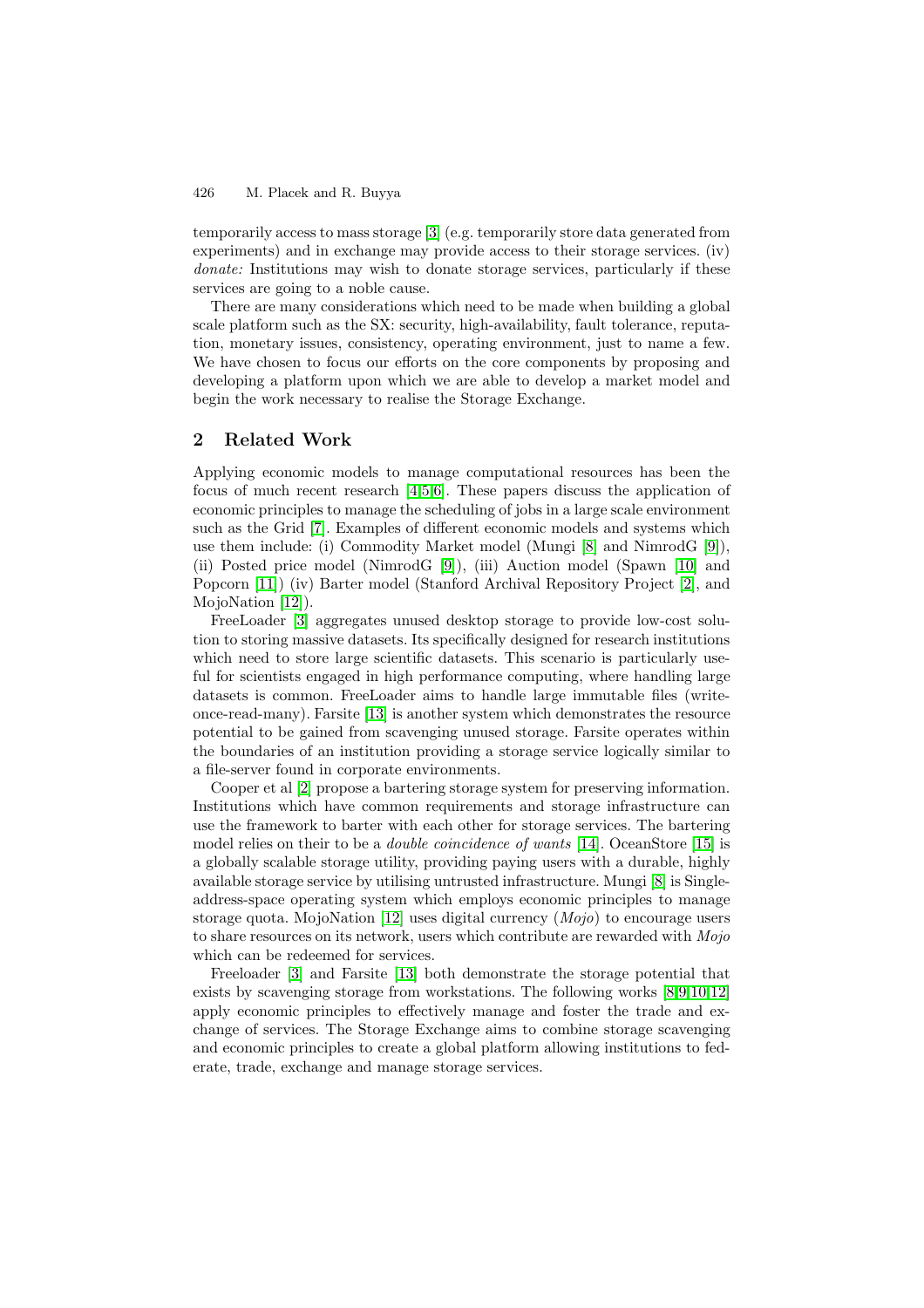# **3 System Overview**

There are four main components which make up the SX platform, the Storage Client, Storage Broker, Storage Provider and the Storage Exchange itself (Figure 1). The SX platform has been designed to operate on global network such as the Internet, allowing organisations across geographic boundaries to trade and utilise storage services. Organisations have the ability to trade storage based on their current requirements, if a Storage Broker detects an organisation is running low [on](#page-2-0) storage it may purchase storage, alternatively if it finds that there is an abundance of storage it has the ability to lease out the excess storage. The rest of this section discusses each of the components:



<span id="page-2-0"></span>**Fig. 1.** Storage Exchange: Platform Architecture

**Storage Provider:** The Storage Provider is deployed on hosts within an organisation chosen to contribute their available storage. Whilst we envision the Storage Provider to be used to scavenge available storage from workstations, there is no reason why it can not be installed on servers or dedicated hosts. The Storage Provider is responsible for keeping the organisations broker up to date with various usage statistics and service incoming storage requests from Storage Clients.

**Storage Client:** An organisation wishing to utilise a negotiated storage contract will need to use a Storage Client. A user will configure the Storage Client with the storage contract details. The Storage Client then uses these details to authenticate itself with the provider's Storage Broker and upon successful authentication the Storage Client requests a mount for the volume. The provider's Storage Broker then looks up the Storage Providers responsible for servicing the storage contract and instructs them to connect to the Storage Client. Upon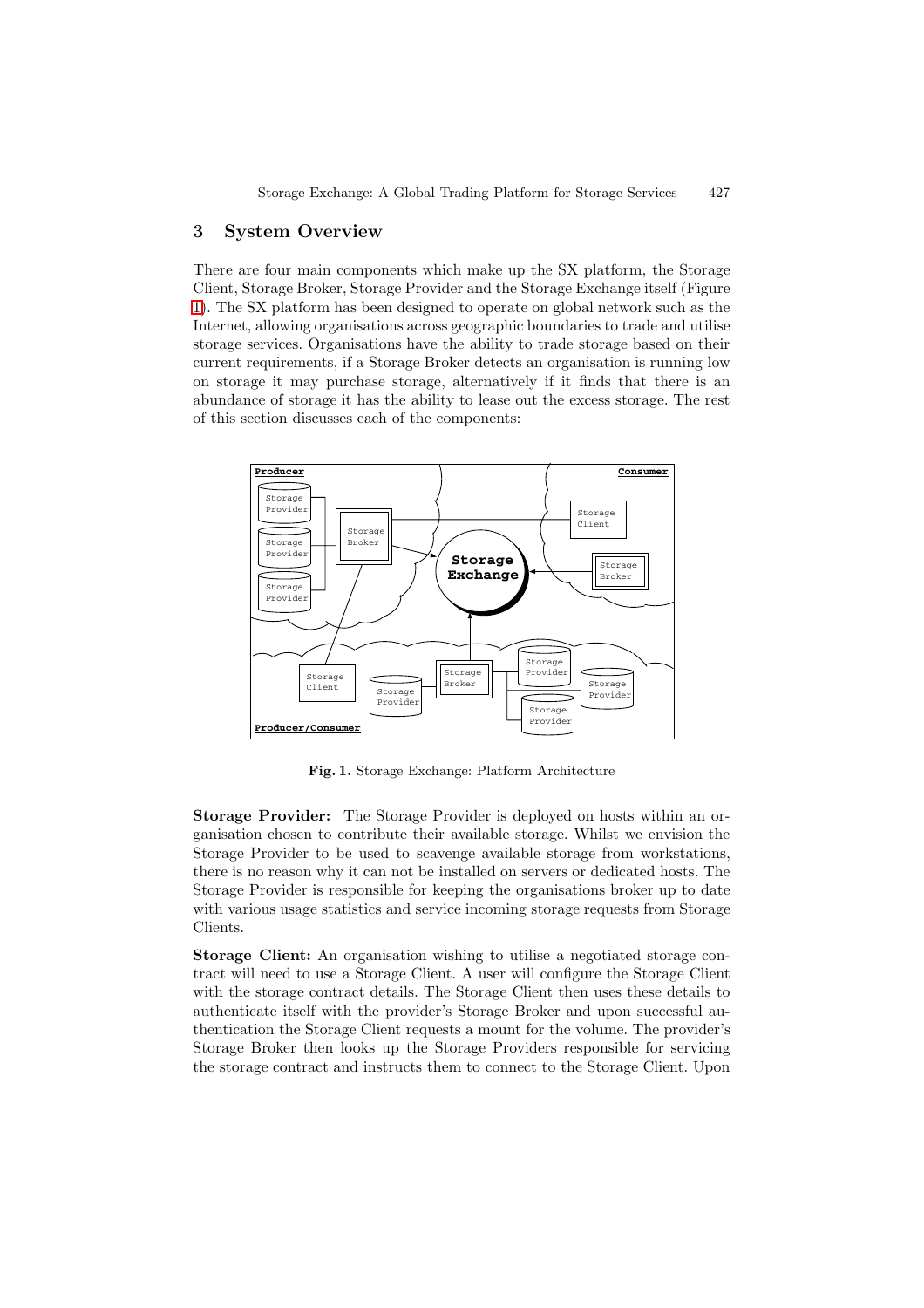#### 428 M. Placek and R. Buyya

receiving a successful connection from the Storage Provider, the Storage Client provides an interface to the user (e.g. local mount point).

**Storage Broker:** For an organisation to be able to participate in the SX platform they will need to use a Storage Broker. The Storage Broker enables the organisation to trade and utilise storage services from other organisations. The Storage Broker needs to be configured to reflect how it should best serve the organisations interests. From a consumer's perspective the Storage Broker will need to know the organisations storage requirements and the budget it is allowed to spend in the process of acquiring them. From the Provider's perspective the Storage Broker needs to be aware of the available storage and the financial goals it is required to reach. Upon configuration, a Storage Broker will contact the Storage Exchange (SX) with its requirements.

**Storage Exchange (SX):** The Storage Exchange component provides a platform for Storage Brokers to advertise their storage services and requirements. The SX is a trusted entity responsible for executing a market model and determining how storage services are traded. When requests for storage are allocated to available storage services the Storage Exchange generates a storage contract. The storage contract contains a configuration of the storage policy forming a contract binding the provider to fulfill the service at the determined price. In a situation where either the provider or consumer breaches a storage contract, the SX will keep a record of reputation for each organisation which can be used to influence future trade allocations.

# **4 Trading Storage**

This section covers topics key to making trading storage possible and begins by covering storage policies; which provide a way to quantify storage being traded. Followed by a discussion on the Double Auction (DA) market model and clearing algorithms we have investigated.

**Storage Policy:** Storage policies provide a way to quantify a storage service, this is essential regardless of chosen market model. Systems such as the one proposed in [16] use Storage Policies as a way to specify high-level Quality of Service (QoS) attributes, effectively abstracting away error prone low-level configurables from the administrator. Our use of Storage Policies allow Storage Brokers to quantify the service which they wish to lease out or acquire. When a trade is dete[rmi](#page-11-1)ned the storage policy will form the basis for a storage contract containing details of SLA (Service Level Agreement). The attributes which make up a storage policy are as follows:

- 1. **Storage Service Attributes:**
	- (a)  **Storage Capacity (GB) of volume.**
	- (b) **Upload Rate**  $(U)$ : Rate (kb/sec) of transfer to the volume.
	- (c) **Download Rate**  $(D)$ : Rate  $(kb/sec)$  of transfer from the volume.

### 2. **Duration:**

(a) **Time Frame**  $(T)$ : Lifetime (sec) of storage policy.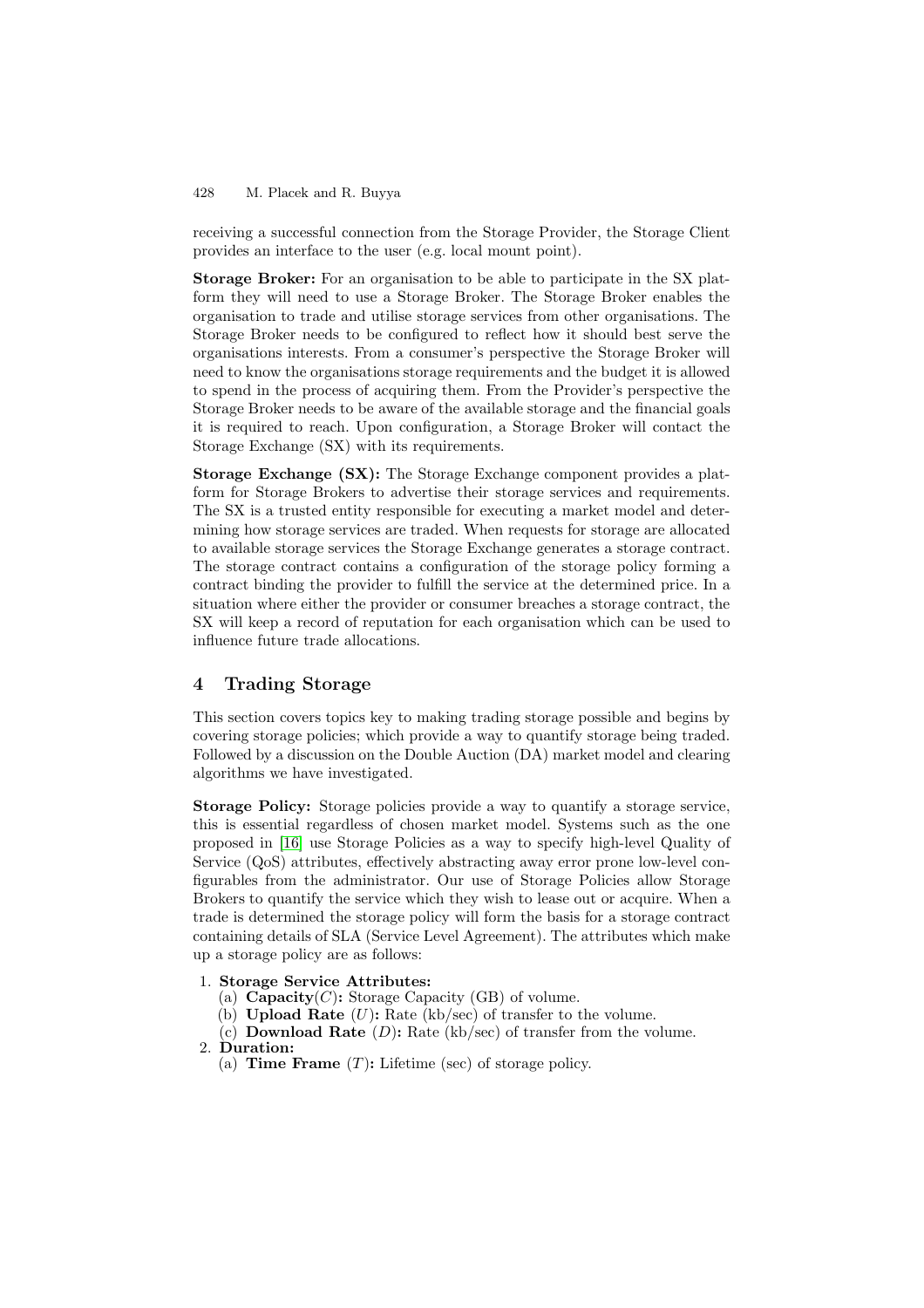**Market Model:** Decades of research and experiments [17,18,19,20] show that Double Auctions (DA) are effective and efficient market model. DAs have been shown to quickly converge towards a Competitive Equilibrium (CE). The CE is the intersection point of true demand and supply curves, yielding allocations which are near  $100\%$  efficient. From an economic stand [poi](#page-11-2)[nt](#page-11-3) [DA](#page-11-4)[s a](#page-11-5)re a sound and efficient market model. In a Double Auction (DA) [18] both buyers (Consumers) and sellers (Providers) may submit offers to buy and sell respectively. Providers and Consumers submit asks and bids simultaneously and hence participate in a Double-sided auction. The process of clearing determines the way in which trades are allocated amongst the asks and bid[s. T](#page-11-3)here are two ways in which clearing may take place, continuously or periodically. Double Auctions cleared continuously are refered to as Continuous Double Auctions (CDA) and compatible bids and asks are cleared instantaneously. The New York Stock Exchange (NYSE) and Chicago Commodities market both employ a CDA market model. Double Auctions may also be cleared periodically, these are refered to as Clearinghouse (CH) or Call Markets. Bids and Asks are submitted sealed to a clearinghouse, which periodically processes the queued up bids and asks to determine a market clearing price. Call Markets are used to determine opening prices in continuous markets such as the NYSE.

As well as being economically sound there are two attractive features of Double auctions which come to our attention, (i) many trades can be cleared in an instant and using a sealed model (ii) the need to continuously broadcast the current market status to all participants is removed. Studies comparing Double Auctions [21,22] with other auction protocols (Dutch, English, First Price Sealed bid) found that Double Auctions possess least communication overhead. These remarkable properties have motivated our research and subsequent application of a DA market model in our SX platform. The Storage Exchange is responsible [for](#page-11-6) [ex](#page-11-7)ecuting a Clearinghouse variation of the DA model, which involves accepting sealed offers from provider and consumer brokers and periodically allocating trades amongst the queued up offers using a clearing algorithm. Consumers submitting bids do so in the form of Storage Request Bids (SRB). A SRB consists of a Storage Policy detailing the storage service and a bid price  $SRB = (C, U, D, T, \text{\$})$ . A Provider submits a Storage Service Ask (SSA) representing the storage service they wish to lease out. An SSA consists of a Storage Policy representing the storage service they are selling, along with a cost function  $SSA = (C, U, D, T, CostFunction(C, U, D, T))$ . The cost function represents the Providers responsible and determines a cost based on Storage Policy attributes. The Storage Exchange uses the cost function to determine how much a Consumers would need to pay based on their Storage Policy. To achieve this the Storage Exchange substitutes consumers Storage Policy attributes into the Providers cost function to determine a price.

**Clearing Algorithms:** Periodically the Storage Exchange allocates trades amongst queued up SRBs with SSAs, the manner in which it does so is determined by the clearing algorithm it employs. We propose and investigate the following clearing algorithms in the context of our SX platform: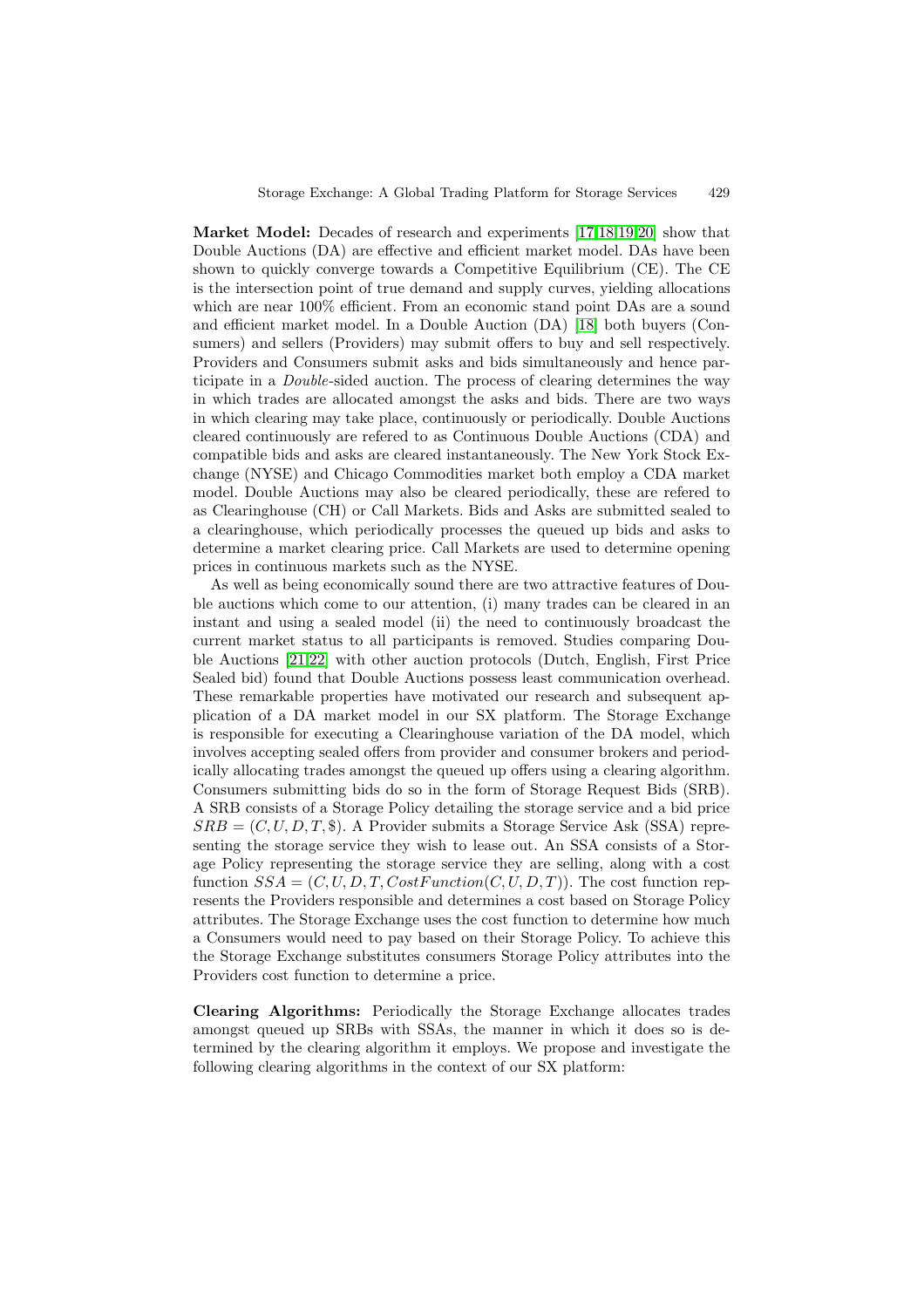- 430 M. Placek and R. Buyya
- 1. First fit: SRBs are allocated to SSAs on a first fit basis. An SSA is deemed to fit if it has the storage resources required by the SSA and the cost function returns a price within the SSA bid amount. SRBs are processed in the order which they have been queued up.
- 2. Maximise Surplus: This clearing algorithm aims to maximise the profit of the auction. An SRB is allocated to an SSA which results the maximum difference between Consumers bid price and result of Providers cost function.
- 3. Optimise Utilisation: This algorithm focuses on achieving better utilisation by trying to minimize the left overs that remain after an SRB is allocated to an SSA. A measure of fit is calculated (Algorithm 1) between an SRB and each SSA. A large measure of fit indicates that the remaining ratios have a large spread amongst each of the *Storage Service Attributes* and therefore would result in an SSA with potentially more waste, whereas a small population variance would indicate that the rema[ini](#page-5-0)ng *Storage Service* Attributes within the SSA would have less waste. Upon calculating a measure of fit between the considering SRB and each SSA, we allocate it to the SSA which returned the smallest measure of fit. SRBs are processed in the order which they have been queued up.

**Algorithm 1.** MeasureOfFit(S,A)

<span id="page-5-0"></span>1: **Input**: Storage Request Bid S, Storage Service Ask A 2: **Output**: Measure of Fit F 3:  $A = \{a_1, a_2, ..., a_n\} // Storage Service Attributes$ 4: //belonging to Available Storage Policy 5:  $S = \{s_1, s_2, ..., s_n\} / \delta$  Storage Service Attributes belonging to Storage Request 6: // calculate a remaining ratio for each of Storage Service Attributes 7:  $R = \{r_1 = \frac{a_1 - s_1}{a_1}, r_2 = \frac{a_2 - s_2}{a_2}, ..., r_n = \frac{a_n - s_n}{a_n}\}$ 8:  $\frac{1}{2}$  calculate the population variance amongst the remaining ratios 9:  $F = \frac{1}{n} \sum_{i=1}^{n} (r_i - u_R)^2$ , where  $u_R = \frac{1}{n} \sum_{i=1}^{n} r_i$ 

4. Max-Surplus/Optimise Utilisation: This clearing algorithm (Algorithm 2 incorporates the last two allocation strategies and aims to draw a balance between the two. Parameter (k) serves to bias the balance,  $(0.5 < k < 1)$ means that importance will be given to utilisation, whereas a  $k(0 \leq k \leq$ 0.5) will give importance to achieving a better surplus. Algorithm 2 is appli[ed](#page-6-0) to every SRB, in the order which they have been queued up.

### **5 Performance and Evaluation**

**Implementation:** The Storage Provider and Storage Client components have been written in C. The Storage Client utilises the FUSE library [23] to provide a local mount point of the storage volume in user space. The Storage Broker and Storage Exchange have both been written in Java. Interactions between the Broker, Provider and Client have been implemented and tested. We have been able to successfully mount a replicated storage volume utili[sing](#page-11-8) scavenged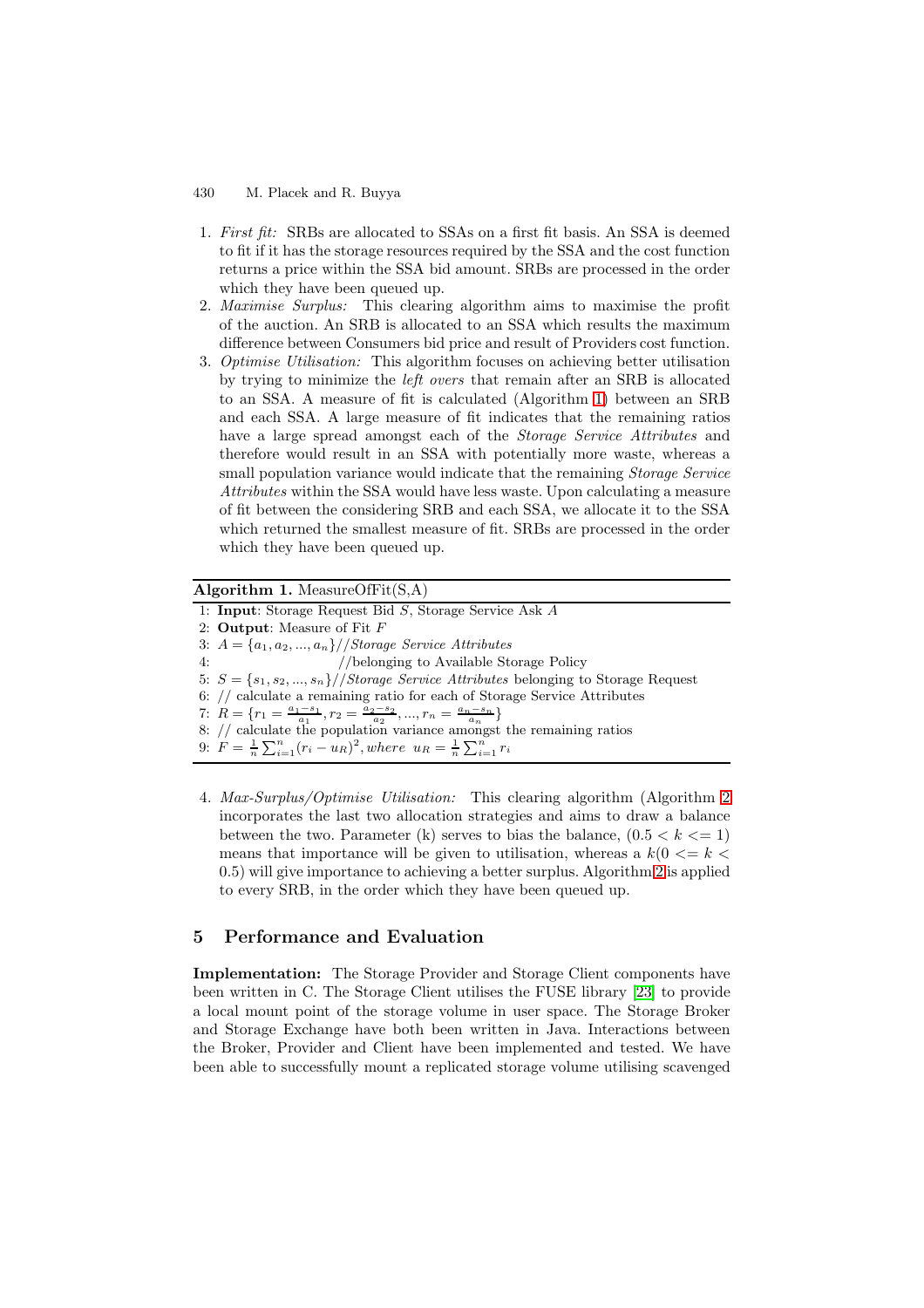**Algorithm 2.** Max-Surplus/Optimise Utilisation Algorithm

|  |  |  |  |  |  |  |  |  |  | 1: Input: Storage Request Bid $S$ , Storage Service Asks $A$ , Balance $k$ |  |
|--|--|--|--|--|--|--|--|--|--|----------------------------------------------------------------------------|--|
|--|--|--|--|--|--|--|--|--|--|----------------------------------------------------------------------------|--|

<sup>2:</sup> **Output**: Selected Storage Policy P

5: **for all**  $availableStoragePolicy \in A$  **do** 

```
6: if availableStoragePolicy has greater resource attributes than S and
     S bid price is greater than availableStoragePolicy reserve then
```

```
7: F \leftarrow F \cup MeasureOfFit(S, availableStorage Policy)
```
8:  $M \leftarrow M \cup \text{surplus}(S, availableStoragePolicy)$ 

```
9: end if
```

```
10: end for
```
11:  $minSurplus = min(M)$ ,  $worseFit = max(F)$ 

```
12: deltaMeasureFit = worseFit – min(F), deltaSurplus = max(M) – minSurplus
```

```
13: currentHighScore = Large Negative Number
```
14: **for all**  $availableForePl \in A$  **do** 

```
15: ratioBetterFit = (worseFit − MeasureOfFit(S, availStorePl))/deltaMeasureFit
```

```
16: ratioBetterSurplus = (surplus(S,availStorePl) - minSurplus)/deltaSurplus
```

```
17: score = k * ratio BetterFit + (1 - k) * ratio BetterSurplus
```

```
18: if score > currentHighScore then
```
- 19:  $currentHighScore = score$
- 20:  $P \leftarrow \{available\}$  // assign Storage Policy with max score

```
21: end if
22: end for
```
storage made available by Providers. Communication between components is carried out via TCP socket communication. The Storage Exchange accepts offers from Storage Brokers and employs a clearing algorithm to allocate trades. Our performance evaluation focuses on the Storage Exchange and comparing the different clearing algorithms it employs.

**Experiment Setup:** We randomly generate a series of bids (SRB) and asks (SSA) which comply to the posting protocol used by Consumers and Providers. The cost functions in the SSAs are linear. The parameters we have used to generate our random set of offers are outlined in Table 1. Each experiment executed represents a single clearing period, that is assume the set of bids and asks generated were queued up over some period of time by the Storage Exchange, our experiment focuses on the sole process of clearing at the end of that period. With every experiment the same set of orders are loade[d i](#page-7-0)n the same order in the Storage Exchange to ensure each clearing algorithm is executed in exactly the same manner. Parameters with ranges are assigned with a randomly generated numbers within the specified range. Whilst our scenario has many more bids (600) than asks (50), the asks contain much larger storage service attributes, which would imply that Providers have a large quantity of storage they wish to sell to many consumers.

**Results:** Our experiment results have been broken down into four plots. The first two plots (Figure 2 and 3) focus on budget aspects while the second set of

<sup>3:</sup>  $F \leftarrow \{\emptyset\}$  // a set to store MeasureOfFit values

<span id="page-6-0"></span><sup>4:</sup>  $M \leftarrow \{\emptyset\}$  // a set to store Surplus calculations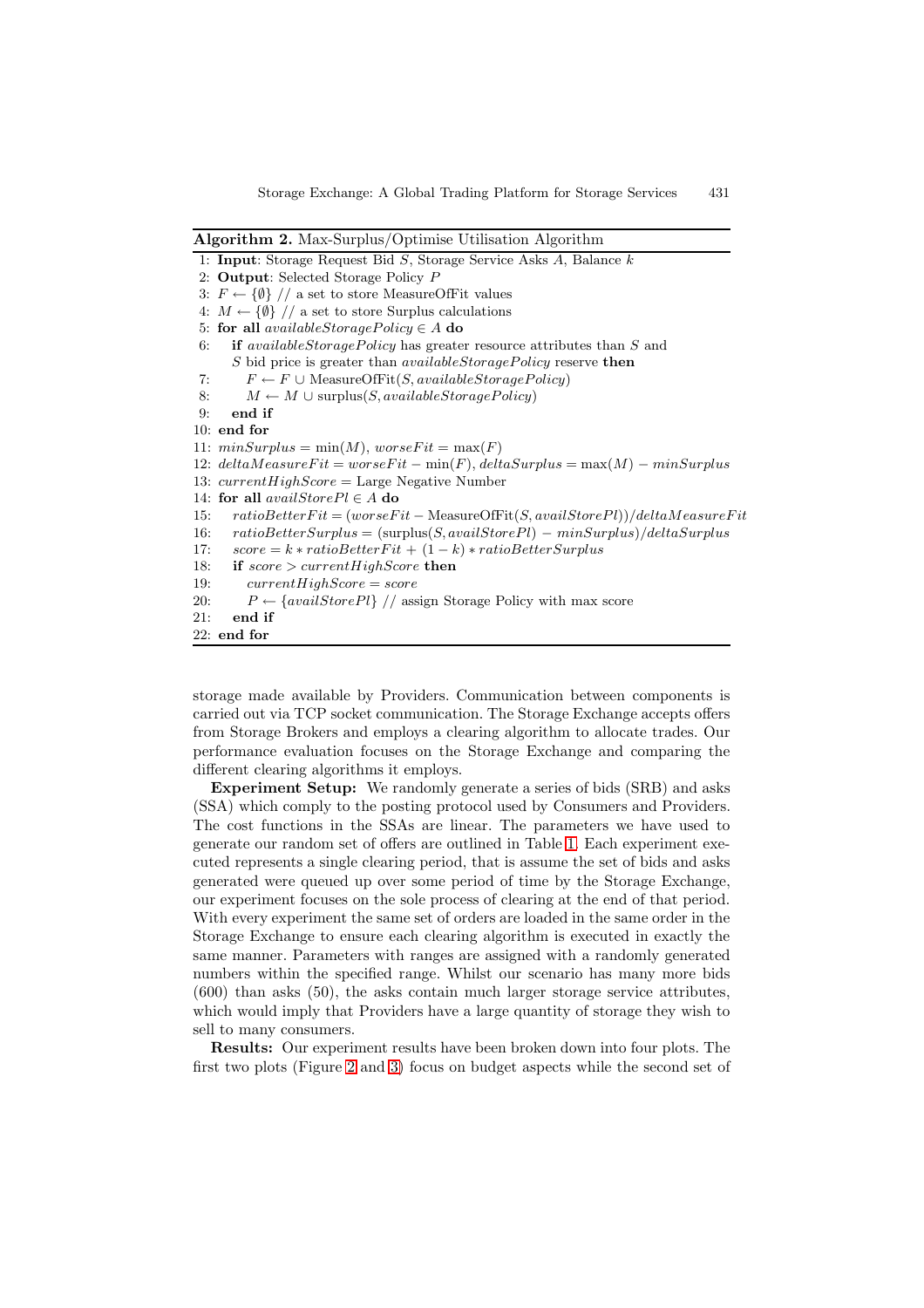<span id="page-7-0"></span>

| <b>Parameter</b> Description |                                          | Values       |
|------------------------------|------------------------------------------|--------------|
| SRB                          | Number of Storage Request Bids           | 600          |
| $\overline{S}RC_{range}$     | Storage Request Capacity range (GB)      | $5 - 50$     |
| $SRU_{range}$                | Storage Request Up Rate range (kb/sec)   | $5 - 50$     |
| $\overline{SRD}_{range}$     | Storage Request Down Rate range (kb/sec) | $5 - 50$     |
| <b>SRDU</b>                  | Storage Request Duration (sec)           | 20000        |
| SS A                         | Number of Storage Service Asks           | 50           |
| $\overline{S}AC_{range}$     | Storage Ask Capacity range (GB)          | $50 - 500$   |
| $SAU_{range}$                | Storage Ask Up Rate range (kb/sec)       | $100 - 1000$ |
| $\overline{SAD}_{range}$     | Storage Ask Down Rate range (kb/sec)     | $100 - 1000$ |
| SADU                         | Storage Ask Duration (sec)               | 20000        |

**Table 1.** Experiment Parameters



**Fig. 2.** Results: Auction Surplus

plots (Figure 4 and 5) focus on utilisation achieved. The horizontal axis in all the plots represents the number of bids that have been processed. We can see from the Auction Surplus plot that the Maximise Surplus algorithm achieves far better surplus than either first fit or Optimise Utilisation, but performs poorly in utilisation pl[ots](#page-8-0) (Fi[gur](#page-9-0)e 4 and 5) which in turn has a bad impact on Ask budget met. The Optimise Utilisation algorithm achieves a far better utilisation (Figure 4 and 5) than Maximise Surplus, so much so it achieves the best in percentage of Ask budget met. Even though it performs well in utilisation it achieves a poor result in auction [sur](#page-8-0)plu[s.](#page-9-0) Finally when we apply Max-Surplus/Optimise Utilisation clearing algorithm we are able to achieve best Auction Surplus  $(k =$ [0](#page-8-0).75) [wh](#page-9-0)ilst achieving better utilisation than Maximise Surplus.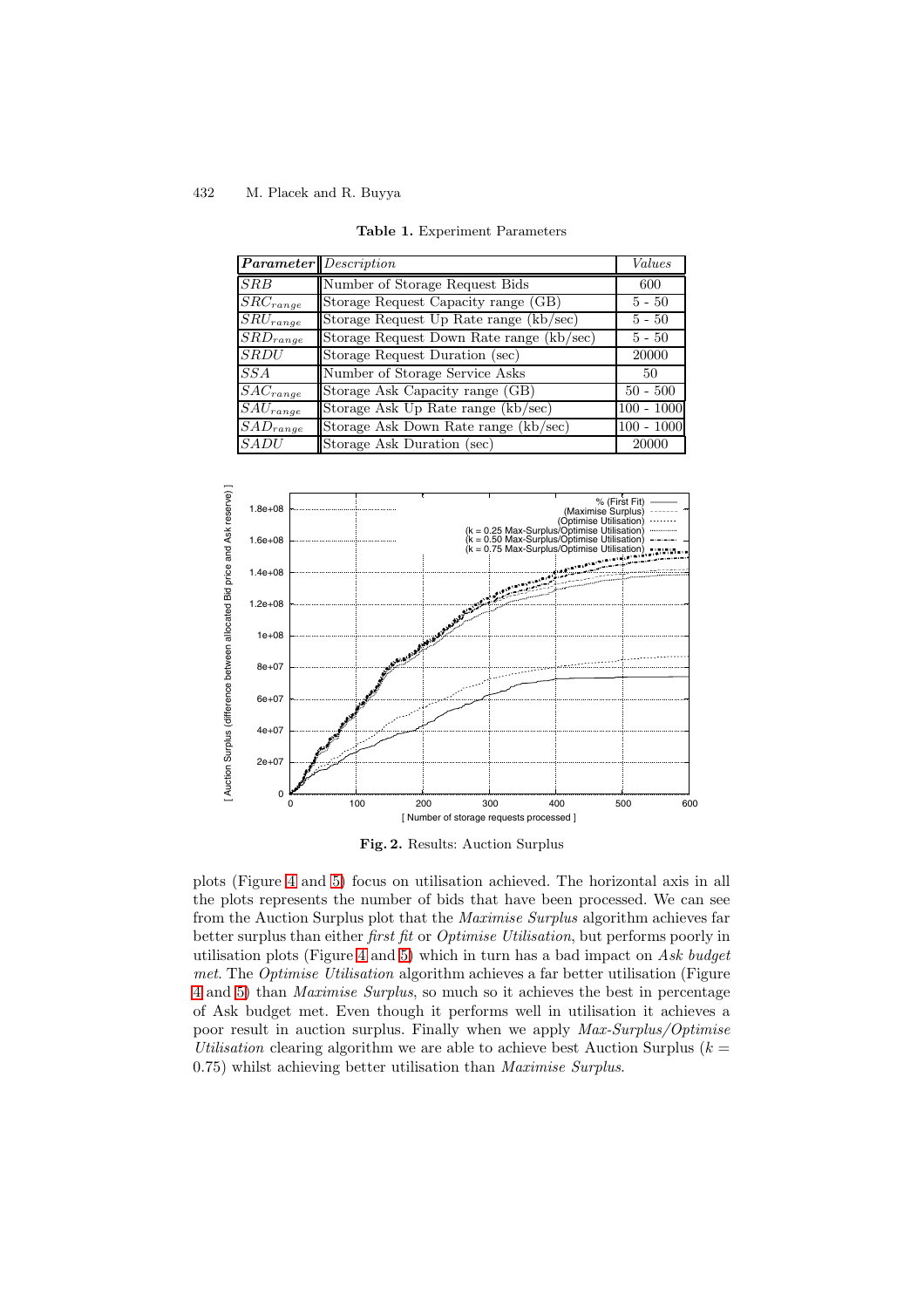

Storage Exchange: A Global Trading Platform for Storage Services 433

<span id="page-8-0"></span>**Fig. 3.** Results: Percentage of Ask Budget met



**Fig. 4.** Results: Percentage of Unsold Storage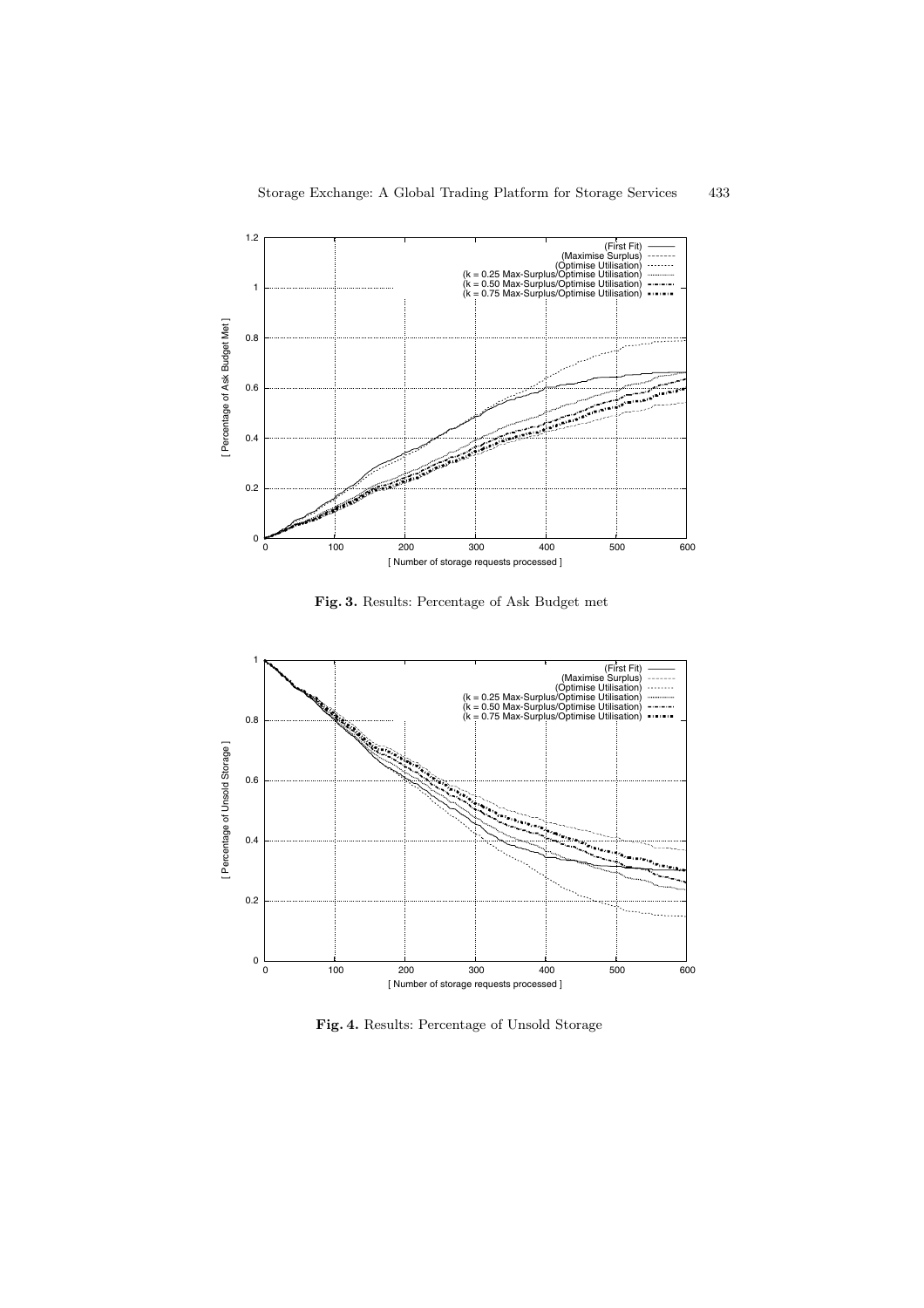<span id="page-9-0"></span>

**Fig. 5.** Results: Percentage of Unfeasible Bids

# **6 Conclusion**

The SX platform provides organisations with various storage services and requirements the capability to trade and exchange these services. Our platform aims to federate storage services, allowing organisations to find storage services which better meet their requirements whilst better utilising their available infrastructure. Organisations are able to scavenge storage services across their network of workstations and with the use of the SX platform lease it out globally. The Storage Exchange serves as a foundation for further research and development into utilising economic principles to achieve Autonomic management [24] of storage services.

In this paper we discuss our SX platform and apply a sealed Double Auction market model and evaluate various clearing algorithms which aim to maximise surplus, optimise utilisation and finally combining the previous two. Our [re](#page-11-9)sults show that combining maximise surplus and optimise utilisation algorithms achieves better utilisation and consequently the best auction surplus. A couple of areas which require further research include:

1. Determining a clearing price: Whilst determining a clearing price in a double auction which deals with goods that are homogeneous and divisible abstract entities such as money and shares is found by looking where supply intersects demand, this is not applicable when dealing with heterogeneous goods [25] such as storage policies.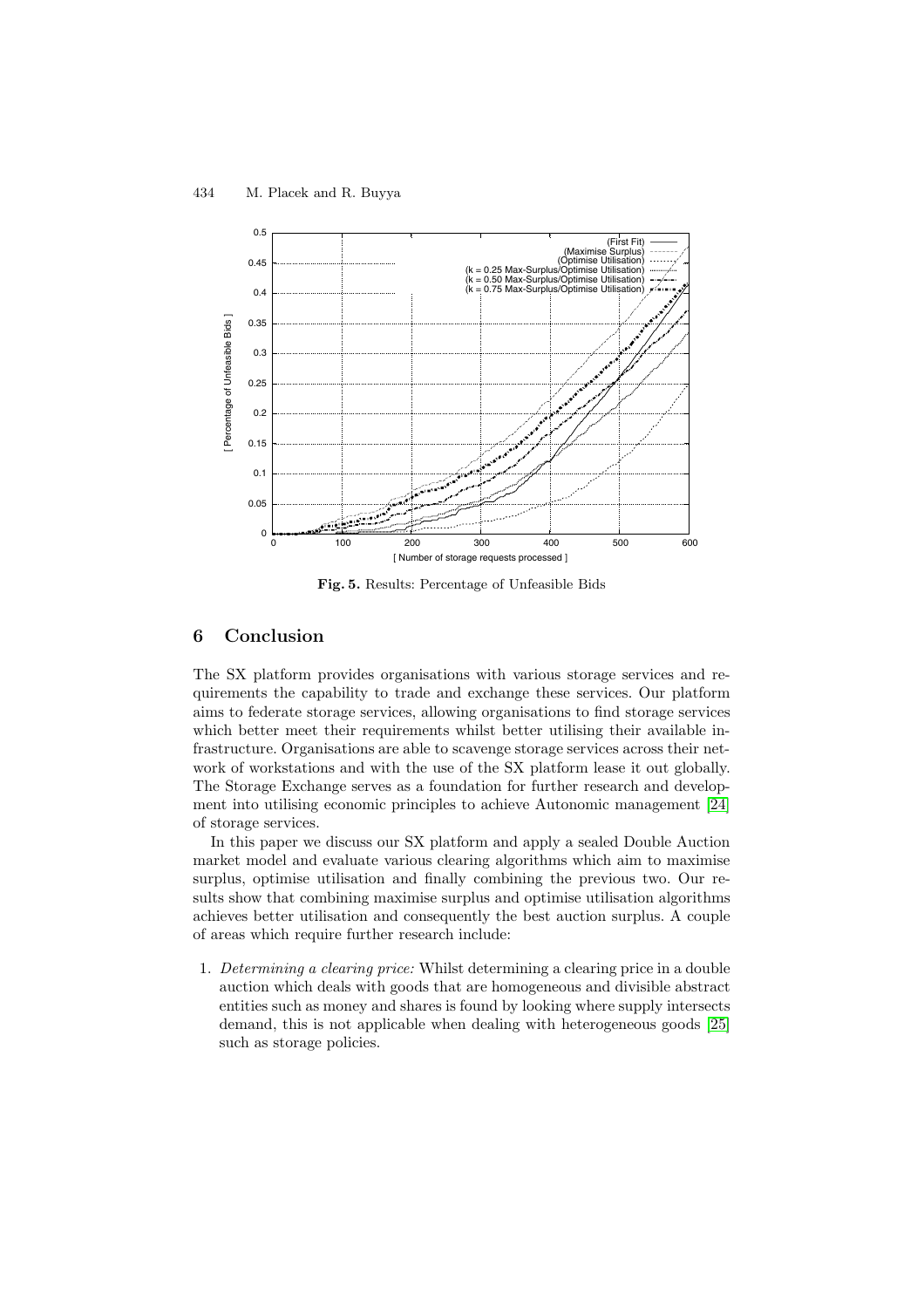2. Extending Experiment: Conduct a more detailed assessment of our clearing aglorithms by varying parameters described in Section 5. Also determining a theoretically optimal clearing result would allow us to compare and guage the efficiency of our clearing algorithms.

### **References**

- 1. Kephart, J.O., Chess, D.M.: The vision of autonomic computing. Computer **36**(1) (2003) 41–50
- 2. Cooper, B.F., Garcia-Molina, H.: Peer-to-peer data trading to preserve information. ACM Transactions on Information Systems **20**(2) (2002) 133–170
- <span id="page-10-0"></span>3. Vazhkudai, S.S., Ma, X., Freeh, V.W., Tammineedi, J.W.S.N., , Scott., S.L.: Freeloader: Scavenging desktop storage resources for scientific data. In: IEEE/ACM Supercomputing 2005 (SC—05), Seattle, WA, IEEE Computer Society (2005)
- <span id="page-10-10"></span><span id="page-10-1"></span>4. Wolski, R., Plank, J.S., Brevik, J., Bryan, T.: G-commerce: Market formulations controlling resource allocation on the computational grid. In: International Parallel and Distributed Processing Symposium (IPDPS), San Francisco, IEEEE (2001)
- <span id="page-10-2"></span>5. Buyya, R., Abramson, D., Giddy, J., Stockinger, H.: Economic models for resource management and scheduling in grid computing. The Journal of Concurrency and Computation: Practice and Experience (CCPE) (2002)
- <span id="page-10-3"></span>6. Weglarz, J., Nabrzyski, J., Schopf, J., eds.: Grid resource management: state of the art and future trends. Kluwer Academic Publishers, Norwell, MA, USA (2004)
- 7. Foster, I.T.: The anatomy of the grid: Enabling scalable virtual organizations. In: Euro-Par '01: Proceedings of the 7th International Euro-Par Conference Manchester on Parallel Processing, London, UK, Springer-Verlag (2001) 1–4
- <span id="page-10-5"></span><span id="page-10-4"></span>8. Heiser, G., Elphinstone, K., Vochteloo, J., Russell, S., Liedtke, J.: The Mungi single-address-space operating system. Software Practice and Experience **28**(9) (1998) 901–928
- <span id="page-10-6"></span>9. Buyya, R., Abramson, D., Giddy, J.: NimrodG: An Architecture of a Resource Management and Scheduling System in a Global Computational Grid. In: Proceedings of the 4th International Conference on High Performance Computing in Asia-Pacific Region. (2000)
- <span id="page-10-7"></span>10. Waldspurger, C.A., Hogg, T., Huberman, B.A., Kephart, J.O., Stornetta, W.S.: Spawn: A distributed computational economy. IEEE Transactions on Software Engineering **18**(2) (1992) 103–117
- <span id="page-10-8"></span>11. Regev, O., Nisan, N.: The popcorn market an online market for computational resources. In: ICE '98: Proceedings of the first international conference on Information and computation economies, New York, NY, USA, ACM Press (1998) 148–157
- <span id="page-10-9"></span>12. Wilcox-O'Hearn, B.: Experiences deploying a large-scale emergent network. In: Revised Papers from the First International Workshop on Peer-to-Peer Systems, Springer-Verlag (2002) 104–110
- <span id="page-10-11"></span>13. Adya, A., Bolosky, W.J., Castro, M., Cermak, G., Chaiken, R., Douceur, J.R., Howell, J., Lorch, J.R., Theimer, M., Wattenhofer, R.P.: Farsite: federated, available, and reliable storage for an incompletely trusted environment. SIGOPS Operating Systems Review **36**(SI) (2002) 1–14
- <span id="page-10-13"></span><span id="page-10-12"></span>14. Richard G. Lipsey and K.Alec Chrystal: Principles of Economics 9th Edition. Oxford University Press (1999)